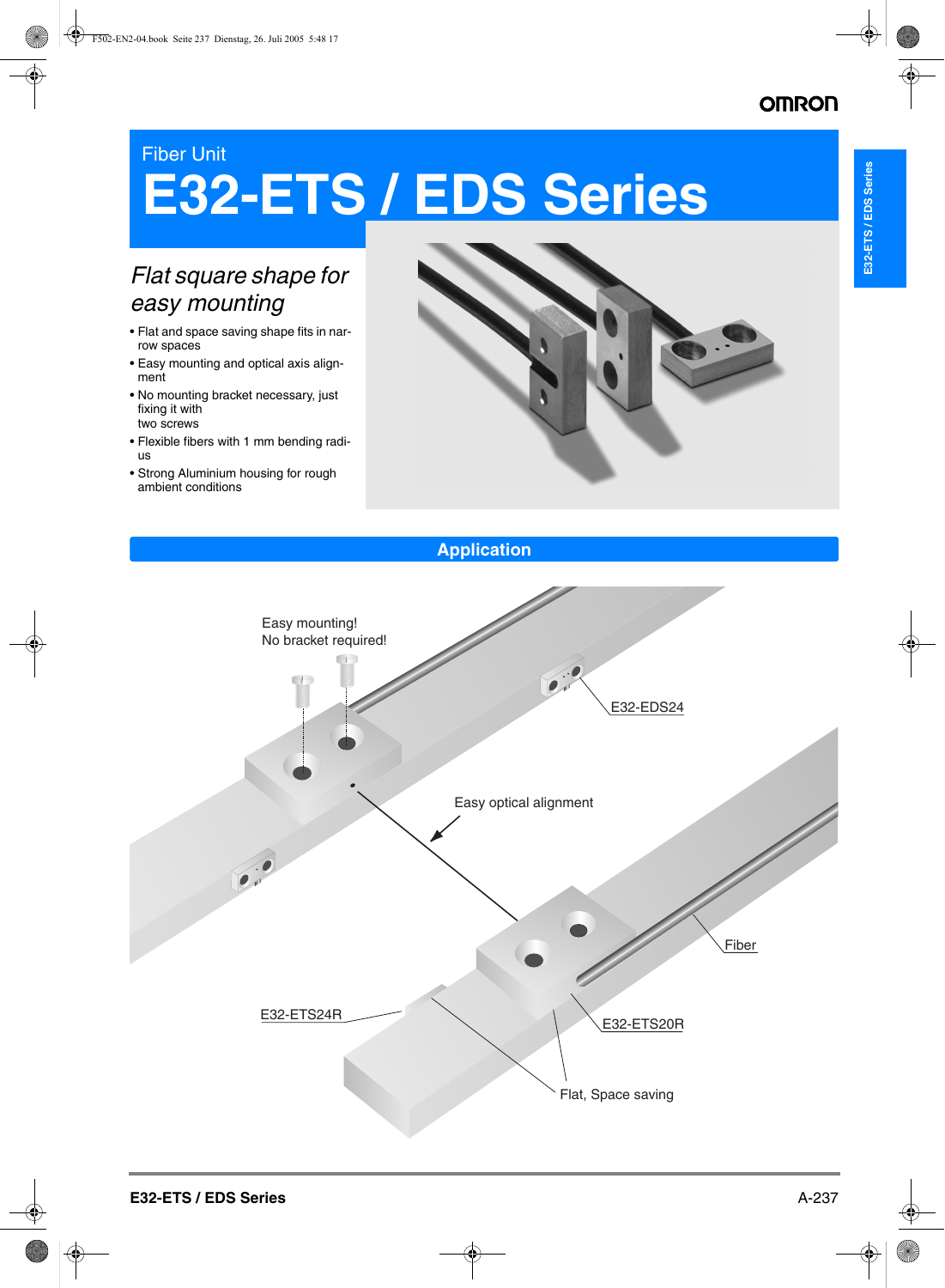# Ordering Information

# **Sensors**

| Sensor Type                      | <b>Product Code</b> | Shape |
|----------------------------------|---------------------|-------|
| Through Beam                     | E32-ETS10R 2M       |       |
| Through Beam,<br>Side View       | E32-ETS14R 2M       |       |
| Through Beam                     | E32-ETS20R 2M       |       |
| Through Beam,<br>Side View       | E32-ETS24R 2M       |       |
| Diffuse Reflection,<br>Side View | E32-EDS24R 2M       |       |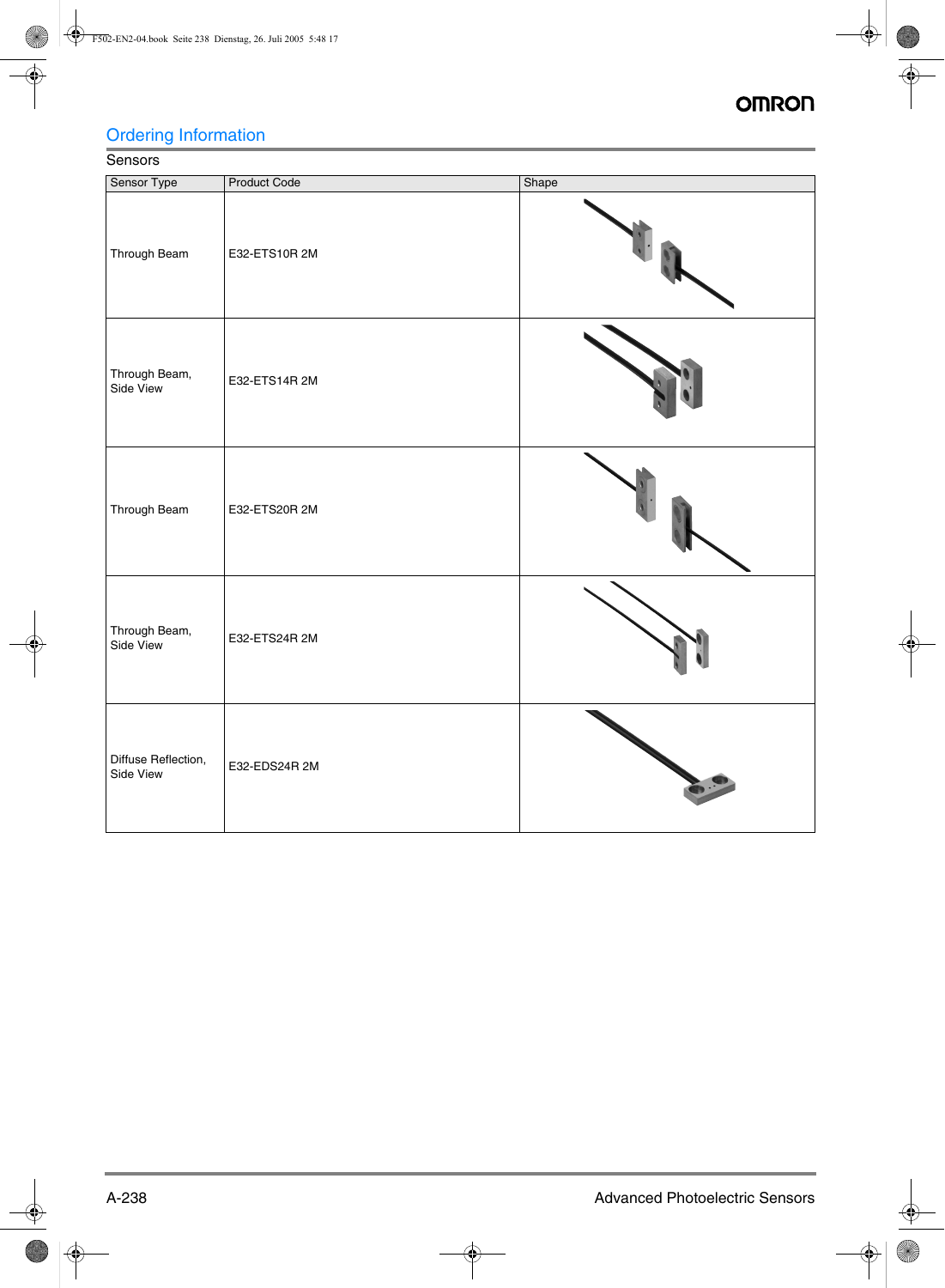## Amplifier Overview

## Digital Amplifier

Amplifier Units Amplifier Units with Cables

| Item            |                          | Appearance | <b>Functions</b>                                                     | Model        |              |
|-----------------|--------------------------|------------|----------------------------------------------------------------------|--------------|--------------|
|                 |                          |            |                                                                      | NPN output   | PNP output   |
| Standard models |                          |            | $---$                                                                | E3X-DA11-S   | E3X-DA41-S   |
| Mark-detecting  | <b>Green LED</b>         |            | $---$                                                                | E3X-DAG11-S  | E3X-DAG41-S  |
| <b>models</b>   | <b>Blue LED</b>          |            | $---$                                                                | E3X-DAB11-S  | E3X-DAB41-S  |
| Advanced        | Twin-output<br>models    |            | Area output, self-diagnosis,  E3X-DA11TW-S<br>differential operation |              | E3X-DA41TW-S |
| <b>models</b>   | External-input<br>models |            | Remote setting, counter,<br>differential operation                   | E3X-DA11RM-S | E3X-DA41RM-S |

#### Amplifier Units with Connectors

| <b>Item</b>                        |                       |            | <b>Functions</b>                                       | Model       |             |
|------------------------------------|-----------------------|------------|--------------------------------------------------------|-------------|-------------|
|                                    |                       | Appearance |                                                        | NPN output  | PNP output  |
| Standard models                    |                       |            | $---$                                                  | E3X-DA6-S   | E3X-DA8-S   |
| Mark-detecting                     | Green LED             |            | $---$                                                  | E3X-DAG6-S  | E3X-DAG8-S  |
| models                             | <b>Blue LED</b>       |            | $---$                                                  | E3X-DAB6-S  | E3X-DAB8-S  |
| Advanced                           | Twin-output<br>models |            | Area output, self-diagnosis,<br>differential operation | E3X-DA6TW-S | E3X-DA8TW-S |
| models<br>External-input<br>models |                       |            | Remote setting, counter,<br>differential operation     | E3X-DA6RM-S | E3X-DA8RM-S |

## Dual Channel Amplifier

## Amplifier Units

Amplifier Units with Cables

| Item             |            | <b>Functions</b> | Model      |            |  |
|------------------|------------|------------------|------------|------------|--|
|                  | Appearance |                  | NPN output | PNP output |  |
| 2-channel models |            | AND/OR output    | E3X-MDA11  | E3X-MDA41  |  |

### Amplifier Units with Connectors

| Item             |            | <b>Functions</b> | Model      |            |  |
|------------------|------------|------------------|------------|------------|--|
|                  | Appearance |                  | NPN output | PNP output |  |
| 2-channel models |            | AND/OR output    | E3X-MDA6   | E3X-MDA8   |  |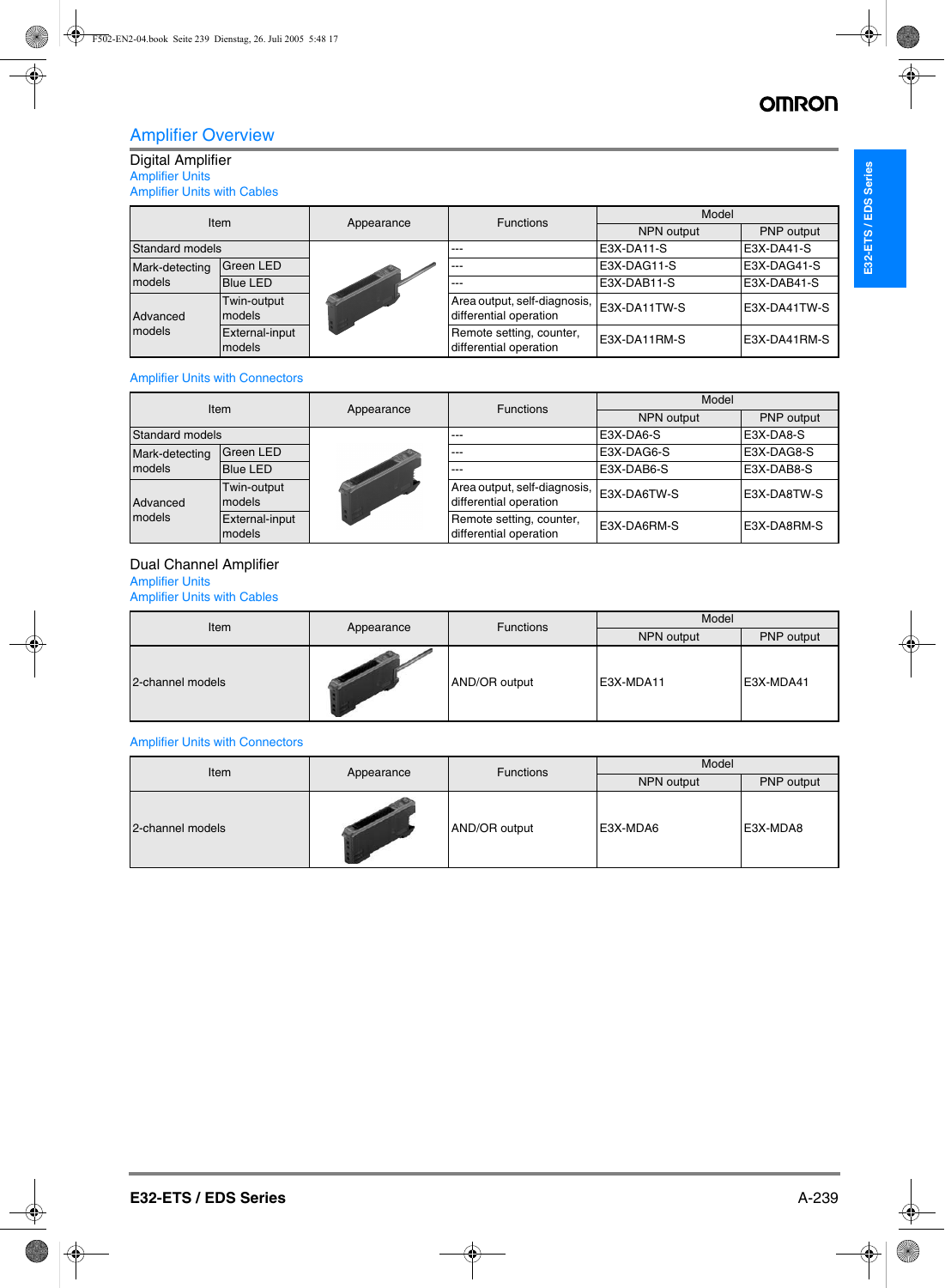## Manual Amplifier

Amplifier Units with Cables

| Item                   | Shape                 | Control output | Model      |            |  |
|------------------------|-----------------------|----------------|------------|------------|--|
|                        |                       |                | NPN output | PNP output |  |
| Standard models        |                       |                | E3X-NA11   | E3X-NA41   |  |
| High-speed detection   | <b>COLLECTION</b>     | ON/OFF output  | E3X-NA11F  | E3X-NA41F  |  |
| Mark-detecting models  |                       |                | E3X-NAG11  | E3X-NAG41  |  |
| Water-resistant models | $\sum_{i=1}^{\infty}$ |                | E3X-NA11V  | E3X-NA41V  |  |

### Anplifier Units with Connectors

| Item                                     | Shape | Applicable Connector<br>(order separately) |          | Control output | Model             |            |
|------------------------------------------|-------|--------------------------------------------|----------|----------------|-------------------|------------|
|                                          |       |                                            |          |                | <b>NPN</b> output | PNP output |
| Standard models                          |       | Master                                     | E3X-CN11 |                | E3X-NA6           | E3X-NA8    |
|                                          |       | Slave                                      | E3X-CN12 |                |                   |            |
| Water-resistant models<br>(M8 Connector) | 稀     | XS3F-M421-40□-A<br>XS3F-M422-40⊟-A         |          | ON/OFF output  | E3X-NA14V         | E3X-NA44V  |

## **Performance**

## Sensing Distance

| Amplifier | Mode                        | E32-ETS10R 2m | E32-ETS14R 2M | E32-ETS20R 2M | E32-ETS24R 2M   | E32-EDS24R 2M    |
|-----------|-----------------------------|---------------|---------------|---------------|-----------------|------------------|
|           | Super long<br>distance mode | 700 mm        | 580 mm        | 150 mm        | 130 mm          | 45 mm            |
|           | Standard mode               | 560 mm        | 460 mm        | 120 mm        | $110$ mm        | 35 mm            |
| E3X-DA-N  | Super high<br>speed mode    | 200 mm        | 170 mm        | 40 mm         | 40 mm           | $10 \text{ mm}$  |
|           | Super long<br>distance mode | 480 mm        | 430 mm        | 160 mm        | 160 mm          | 70 mm            |
|           | Standard mode               | 370 mm        | 330 mm        | 120 mm        | 120 mm          | 50 mm            |
| E3X-MDA   | Super high<br>speed mode    | 140 mm        | 130 mm        | 50 mm         | 50 mm           | 20 mm            |
|           | Super long<br>distance mode | 720 mm        | 630 mm        | 250 mm        | 240 mm          | 100 mm           |
|           | Standard mode               | 560 mm        | 480 mm        | 190 mm        | 180 mm          | 60 mm            |
| E3X-DA-S  | Super high<br>speed mode    | 140 mm        | 125 mm        | 50 mm         | 45 mm           | 20 mm            |
| E3X-NA41  | Standard mode               | 420 mm        | 280 mm        | $100$ mm      | 50 mm           | $17 \text{ mm}$  |
| E3X-NAG41 | Standard mode               | 100 mm        | 80 mm         | 25 mm         | $10 \text{ mm}$ | $2 \, \text{mm}$ |
| E3X-NA41F | Standard mode               | 140 mm        | 100 mm        | 30 mm         | $15 \text{ mm}$ | 4 mm             |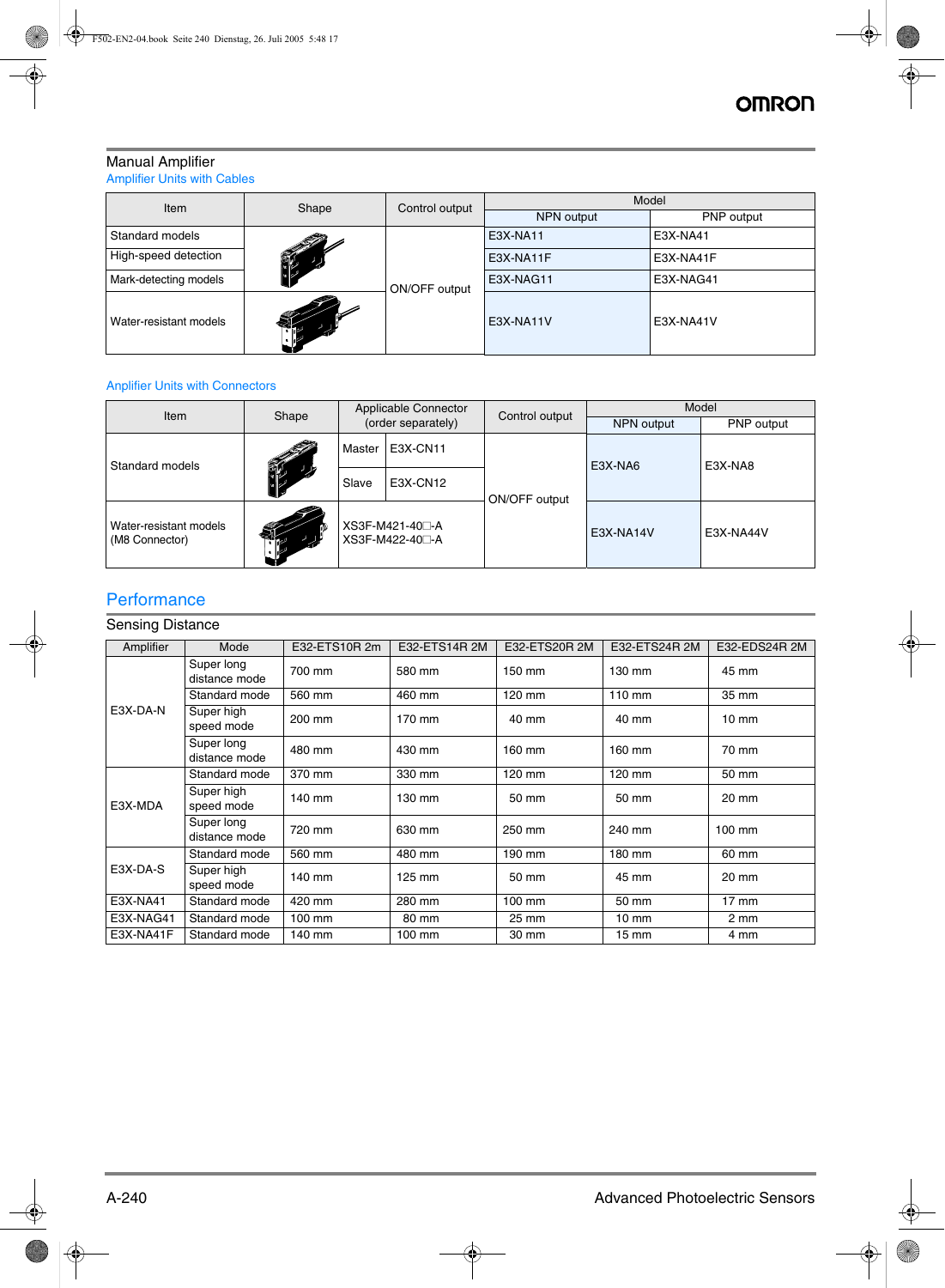# **Specifications**

| Type / Application        |                      | Aluminium Square Shape                                                      |                  |                |                |                |  |
|---------------------------|----------------------|-----------------------------------------------------------------------------|------------------|----------------|----------------|----------------|--|
|                           |                      |                                                                             | Reflective type  |                |                |                |  |
| Model<br>Item             | Operation<br>Storage | E32-ETS10R                                                                  | E32-ETS14R       | E32-ETS20R     | E32-ETS24R     | E32-EDS24R     |  |
| Ambient temperature       |                      | - 40°C to 70°C with no icing or condensation                                |                  |                |                |                |  |
| <b>Ambient humidity</b>   |                      | Operating: 35% to 95% RH, Storage: 35% to 95% with no icing or condensation |                  |                |                |                |  |
| Permission bending radius |                      | mm                                                                          |                  |                |                |                |  |
| Fiber sheat material      |                      | Black Polyehylene (PE)                                                      |                  |                |                |                |  |
| Fiber core                |                      | Acrylic resin (PMMA)                                                        |                  |                |                |                |  |
| Fiber diameter            |                      | $2.2 \text{ mm}$                                                            | $2.2 \text{ mm}$ | $1 \text{ mm}$ | $1 \text{ mm}$ | $1 \text{ mm}$ |  |
| Protective structure      |                      | IEC 60529 IP 67                                                             |                  |                |                |                |  |
| Material sensorhead       |                      | Aluminium (AL)                                                              |                  |                |                |                |  |

## **Dimensions**

## E32-ETS10R



## E32-ETS14R

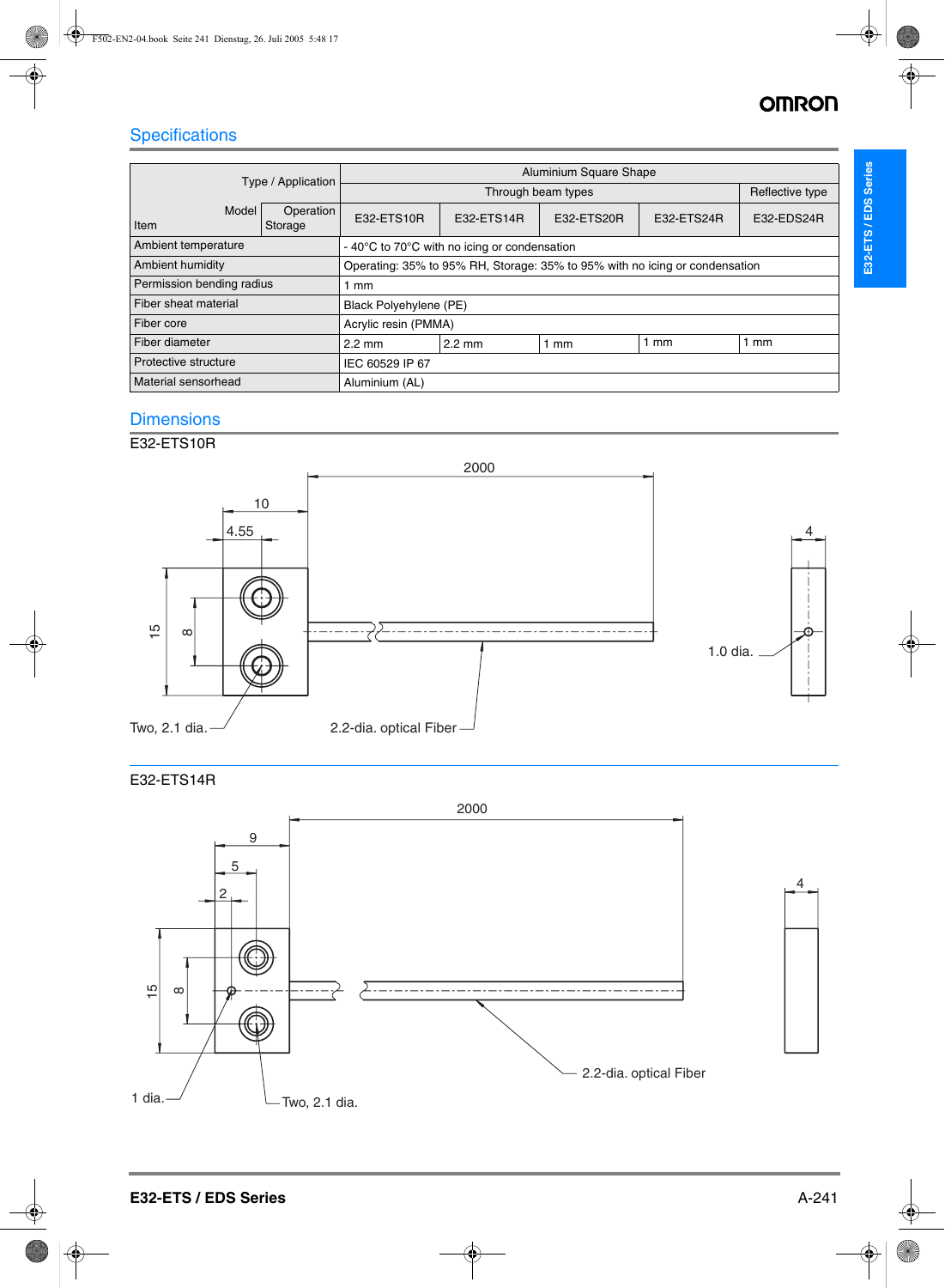### E32-ETS20R



#### E32-ETS24R



E32-EDS24R

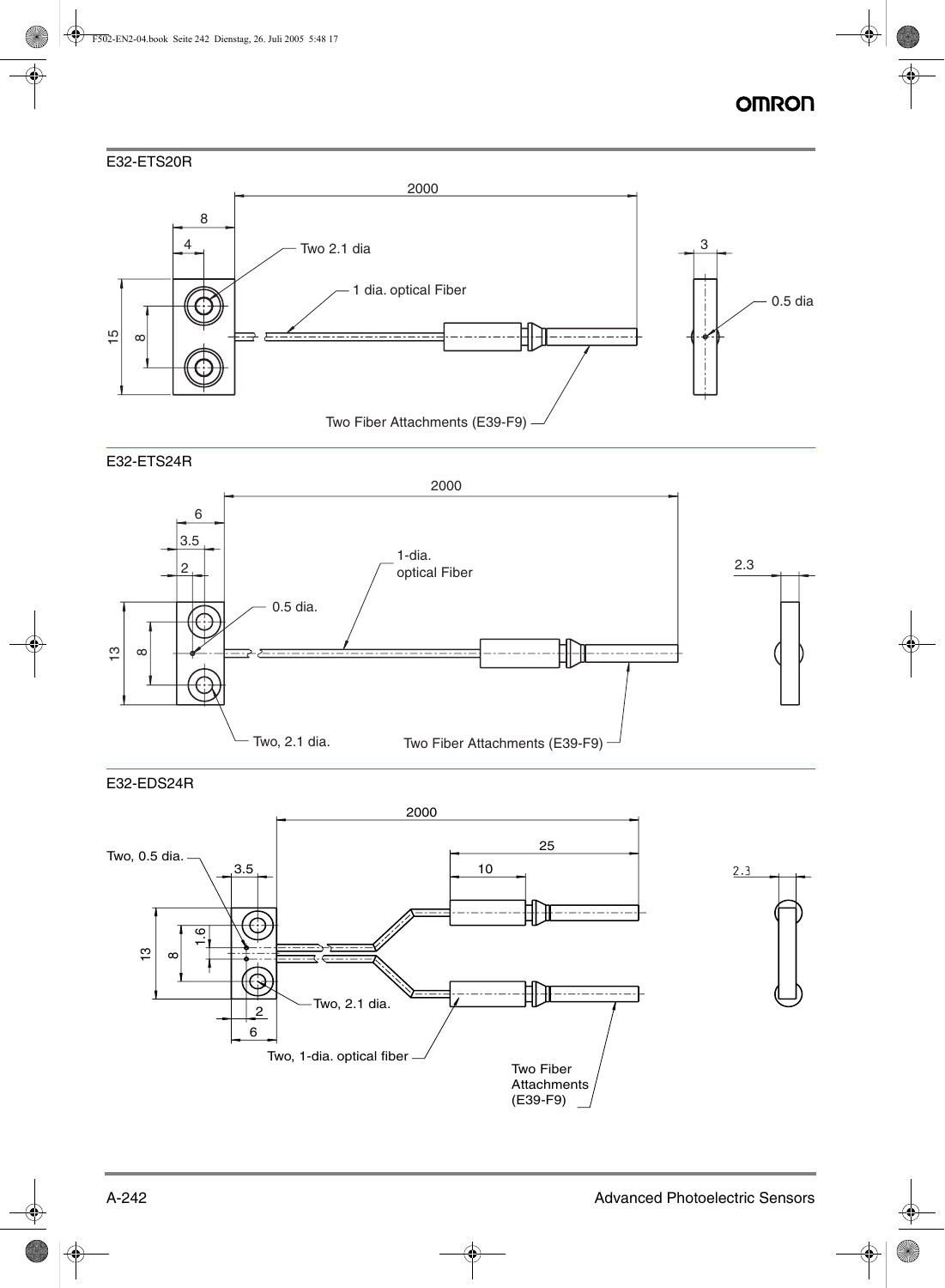## Fiber Units

Installation

## Fiber Connection and Disconnection

The E3X Amplifier Unit has a lock button. Connect or disconnect the fibers to or from the E3X Amplifier Unit using the following procedures:

## 1. Connection

Open the protective cover, insert the fibers according to the fiber insertion marks on the side of the Amplifier Unit, and lower the lock button.



## 2. Disconnection

Remove the protective cover and raise the lock button to pull out the fiber.



#### **Note:To maintain the fiber properties, confirm that the lock is released before removing the fiber.**

3. Precautions for Fiber Connection/Disconnection

Be sure to lock or unlock the lock button within an ambient temperature range between -10°C and 40°C.

## Cutting Fiber

- Insert a fiber into the Fiber Cutter and determine the length of the fiber to be cut.
- Press down the Fiber Cutter in a single stroke to cut the fiber.
- The cutting holes cannot be used twice. If the same hole is used twice, the cutting face of the fiber will be rough and the sensing distance will be reduced. Always use an unused hole.

• Cut a thin fiber as follows:



## **Connection**

- Do not strain the fiber unit, e.g. do not apply tensile or compression force. (Within 0.98 Nm to 18 Nm) Use special care since the fiber is thin.
- The bending radius of the fiber unit should exceed the admissible bending radius given in "Type/standard price" and "Ratings/performance".
- Do not bend the edge of the fiber units (excluding the E32- T $\Box$ R and E32-D $\Box$ R).



• Do not apply excess force on the fiber units.